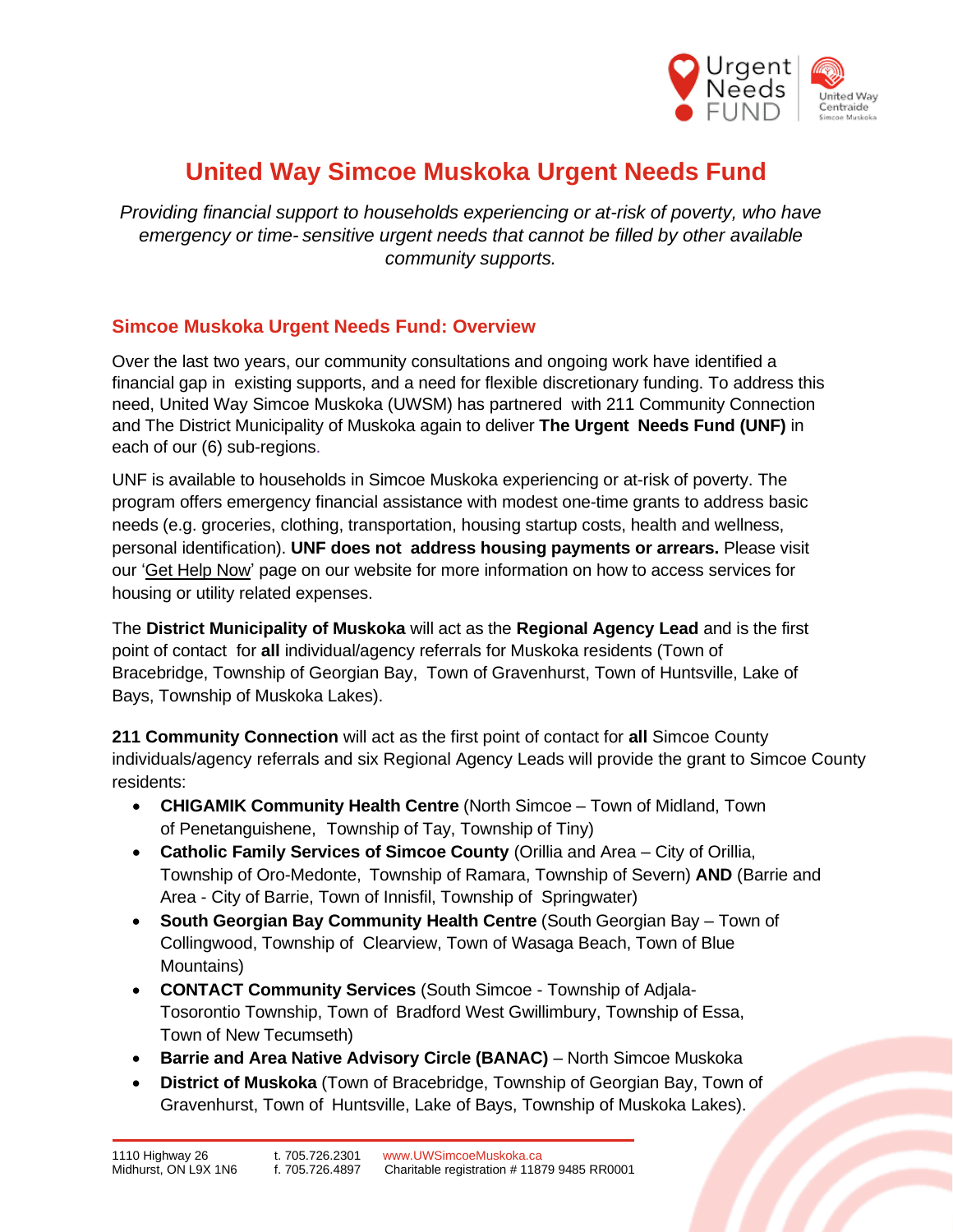

### **Expectations of First Point of Contact Agencies**

**District Municipality of Muskoka** and **211 Community Connection** will conduct screening and intake activities for referrals to the Urgent Needs Funds by **connecting individuals with all existing community services and programs as a first step.** Once all those options have been explored, eligibility will then be considered for the Urgent Needs Fund. District Municipality of Muskoka and 211 Community Connection will also perform additional follow up and outcome measurement reporting.

## **Expectations of Simcoe County Regional Agency Leads**

- Attend portal training provided by 211
- Complete required reporting and liaise with 211 Community Connection as needed
- Manage delivery of approved grant amount to client (method of money transfer is at the discretion of the RAL)
- Provide in-kind administration in the role of Regional Agency Lead
- Actively promote the Urgent Needs Fund to community partners and regional tables
- Participate in scheduled conference calls with UWSM and 211 Community Connection
- Provide reporting, including information for program promotion and support of funding requests

#### **Eligible expenses may include, but are not limited to, the following items:**

- food security (e.g. grocery gift card, baby food, restaurant gift cards, etc.) **Food related grants are maximum \$50/per person per household;**
- transportation (e.g. gas gift card, taxi voucher, bus ticket, medical transportation, etc.);
- basic needs (e.g. clothing, cleaning supplies, personal hygiene supplies, footwear, etc.) including delivery of items;
- employment readiness (e.g. professional clothing, professional development opportunities, workshops, training certificate, etc.)
- social integration (e.g. access to a cellphone or phone cards, computer rentals, etc.);
- health and wellness (e.g. medication, emergency dental, eyeglasses, etc.);
- housing start-up costs (e.g. furniture, kitchen supplies, bedding, mattress, etc.);
- child care:
- family supports (e.g. parenting courses, educational resources and supplies for children/youth);
- personal Identification (e.g. birth certificate, health card, SIN, driver's license);
- student assistance for elementary and high school students (books, supplies, registration / application fees); and/or,
- mental health supports;
- income tax filing costs;
- utilities